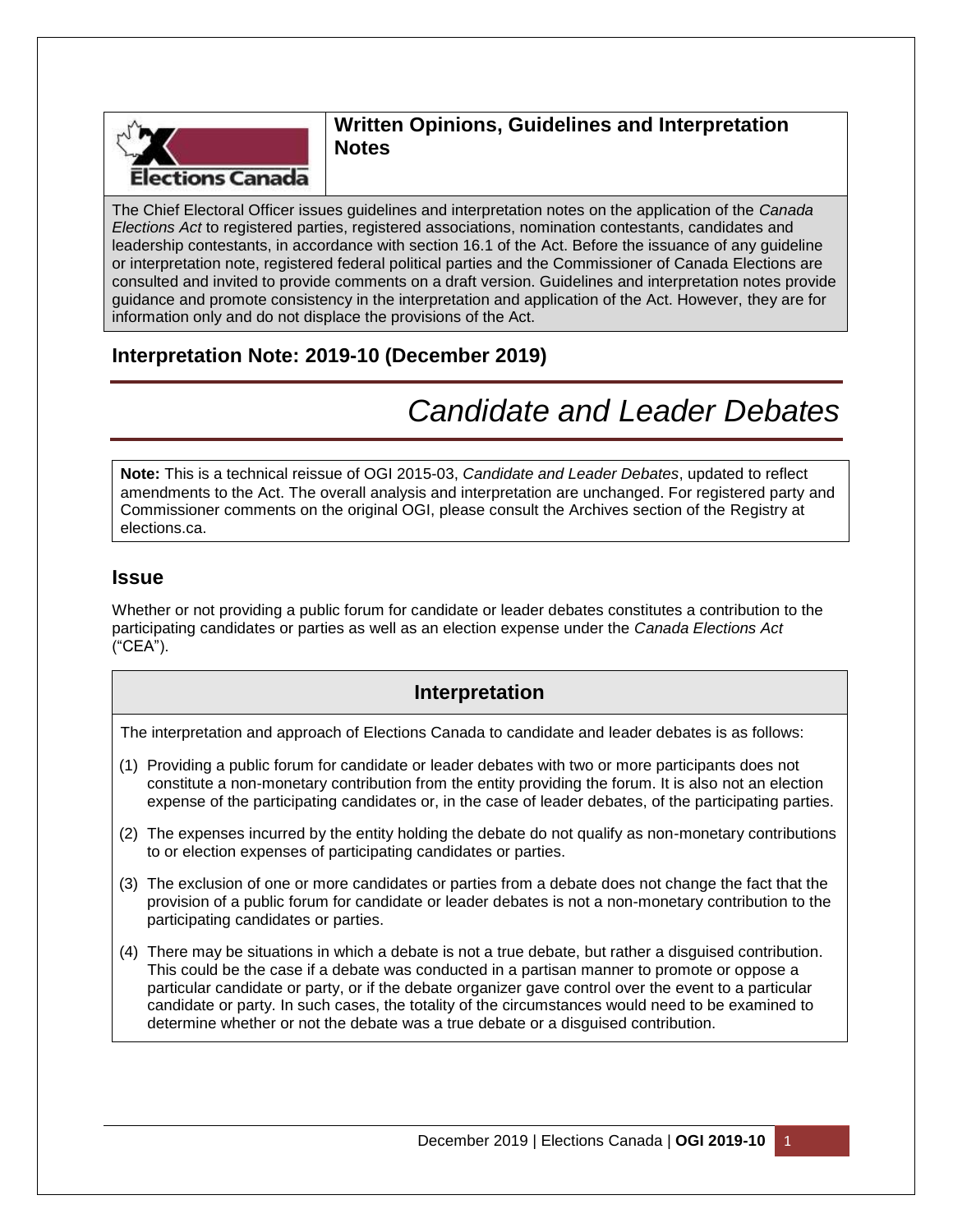## **Background**

Candidate and leader debates are not always open to all candidates and parties. Questions have been raised about whether or not the exclusion of some candidates or parties from debates means that the candidates or parties who participate are receiving potentially ineligible non-monetary contributions.

The holding of debates is, and has consistently been, an important means through which electors receive information about the positions of the various candidates and parties. This information can be crucial in helping electors decide for whom to vote. In light of the importance of such debates to the democratic process, the Chief Electoral Officer's interpretation of the political financing rules had long been that expenses incurred to organize a forum for debate that allows the public to hear and question candidates did not constitute a contribution to any candidate, provided that:

- The forum was open to the public.
- The debate was conducted in an impartial manner.
- All candidates were invited to participate. If all candidates were not invited to participate, there had to be a reasonable basis for the exclusion.

In 2010, the Chief Electoral Officer articulated the above position in his recommendations to Parliament. He recommended that candidate debates be specifically addressed in the CEA in order to stipulate (i) under what circumstances expenses incurred to organize candidate debates would constitute a nonmonetary contribution to the participating candidates as well as an election expense of the candidates, and (ii) under what circumstances expenses incurred to organize a debate among party leaders would constitute a non-monetary contribution to participating registered parties as well as an election expense of the parties. $<sup>1</sup>$ </sup>

The parliamentary committee that examined the recommendations report rejected the recommendation.<sup>2</sup> No change was made to the CEA with respect to debates.<sup>3</sup> This confirms the approach that debates may be held; however, the legislation still does not specify when or if providing a forum for a debate would be a non-monetary contribution to the participating candidates or parties.

#### **Legal Framework**

The basic regulatory structure for political contributions and election expenses is as follows:

- Only individuals who are Canadian citizens or permanent residents can make political contributions.
- Both monetary and non-monetary contributions are subject to the contribution limits.
- A non-monetary contribution is defined in the CEA as the commercial value of a service, other than volunteer labour, or of property or of the use of property or money to the extent that they are provided without charge or at less than their commercial value.

 $\overline{\phantom{a}}$ <sup>1</sup> *Responding to Changing Needs – Recommendations from the Chief Electoral Officer of Canada Following the 40th General Election*, 2010, Recommendation II.7 at [www.elections.ca/content.aspx?section=res&document=index&dir=rep/off/r40&lang=e.](http://www.elections.ca/content.aspx?section=res&document=index&dir=rep/off/r40&lang=e)

<sup>2</sup> Standing Committee on Procedure and House Affairs, *Response to the Chief Electoral Officer's Recommendations for Legislative Reforms Following the 40th General Election*, February 2012, Response II.7 at [www.parl.gc.ca/HousePublications/Publication.aspx?Language=E&Mode=1&DocId=5339250&File=81#21.](http://www.parl.gc.ca/HousePublications/Publication.aspx?Language=E&Mode=1&DocId=5339250&File=81#21)

 $3$  While no change was made to the CEA, the government established the Leaders' Debates Commission in late 2018 to organize debates for the 2019 federal election.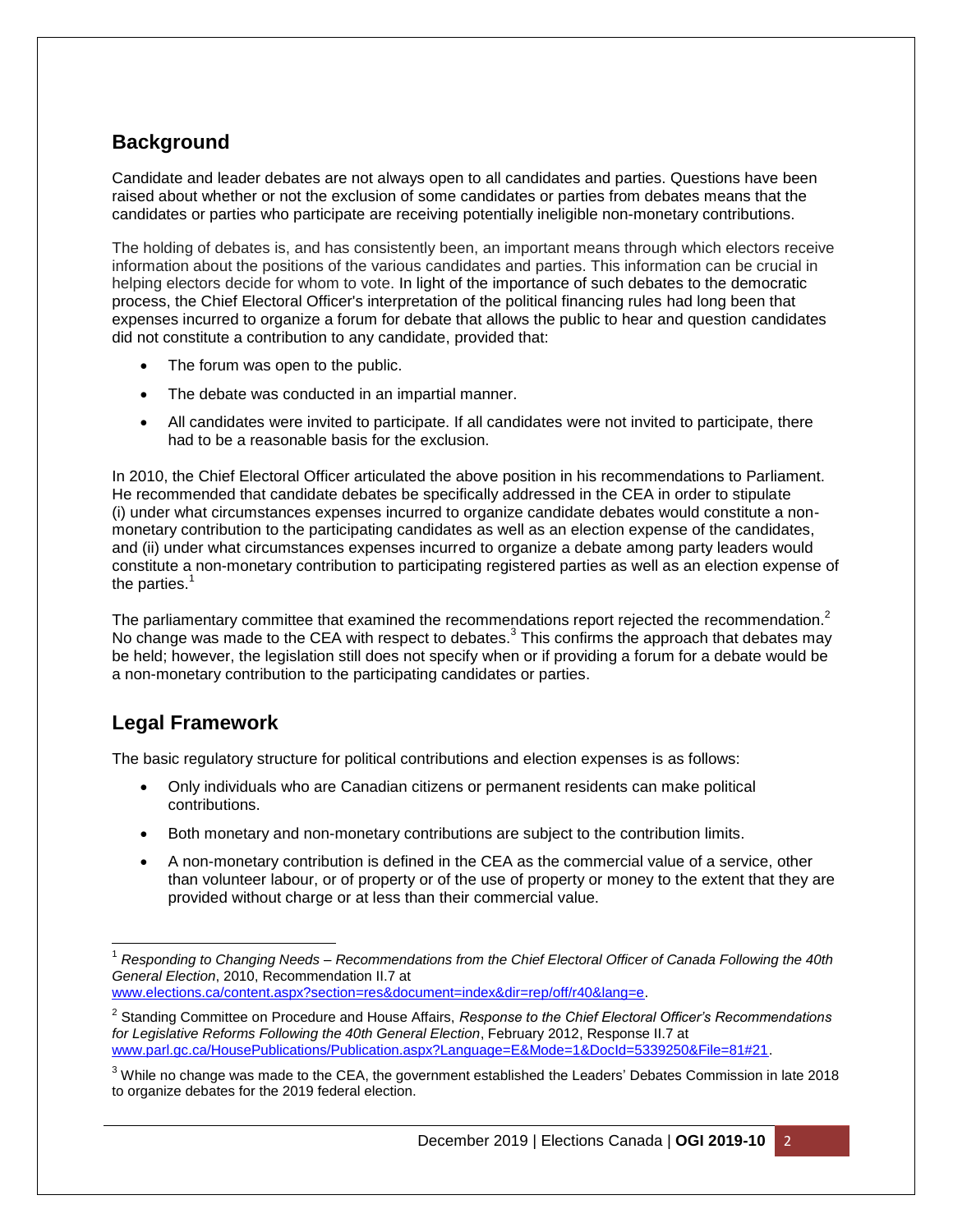- An election expense is defined in the CEA as including any cost incurred, or non-monetary contribution received, by a registered party or a candidate, to the extent that the property or service that the cost was incurred for or that was received as a non-monetary contribution is used to directly promote or oppose a registered party, its leader or a candidate during an election period.
- Election expenses of parties and candidates are subject to the election expenses limits.

### **Analysis and Discussion**

#### **Non-monetary Contributions and Election Expenses**

A non-monetary contribution is made when property or a service is provided, or the use of property or money is provided, to a political entity at less than commercial value.

During a debate, candidates are able to express and debate their political views in a public forum. While debates represent an opportunity for participating candidates, the primary recipient of the service being provided in a debate is the electorate, rather than a particular candidate or party, much like the situation of a media interview or news article concerning a candidate or party.

In either case, the expenses related to holding the debate or interview are those of the media outlets or third parties organizing the event, not expenses of the party or candidate. Candidates or parties may be able to exert some degree of influence over how the debate is organized or facilitated (as is the case in a media interview), but this does not mean the debate should be treated as an expense of their campaigns. 4

Debates are traditionally held by media outlets or community associations. If providing a forum for a debate were to be considered a non-monetary contribution to participating candidates or parties, such entities would be making illegal political contributions, regardless of how many candidates or parties were invited to participate. Forums for debate could then only be provided by individuals who are Canadian citizens or permanent residents, and the cost of the debate would be limited by the individual's contribution limit. This would effectively eliminate debates from the democratic process.

Elections Canada is of the opinion that this was not Parliament's intent when it adopted the rules on political financing, since candidate and leader debates have a long history and play a very important role in Canadian democracy.<sup>5</sup>

#### **Whether a Debate Is a True Debate and the Exclusion of Candidates**

Elections Canada had previously taken the position that providing a forum for a debate did not constitute a contribution, provided that:

- The forum was open to the public.
- The debate was conducted in an impartial manner.
- All candidates were invited to participate. If all candidates were not invited to participate, there had to be a reasonable basis for the exclusion.

 $\overline{a}$  $4$  Occasionally, candidates jointly organize and pay for the holding of a debate (or may accept to share a portion of the costs of an event hosted by a local community organization). In such a situation, the amount paid by the candidate's campaign would be an election expense of the campaign.

<sup>&</sup>lt;sup>5</sup> Subsection 2(1) explicitly provides, under paragraph (a) of the definition of "election advertising", that "the transmission to the public of ... a debate" is not election advertising. This is an indication that Parliament intended for debates to be permissible.